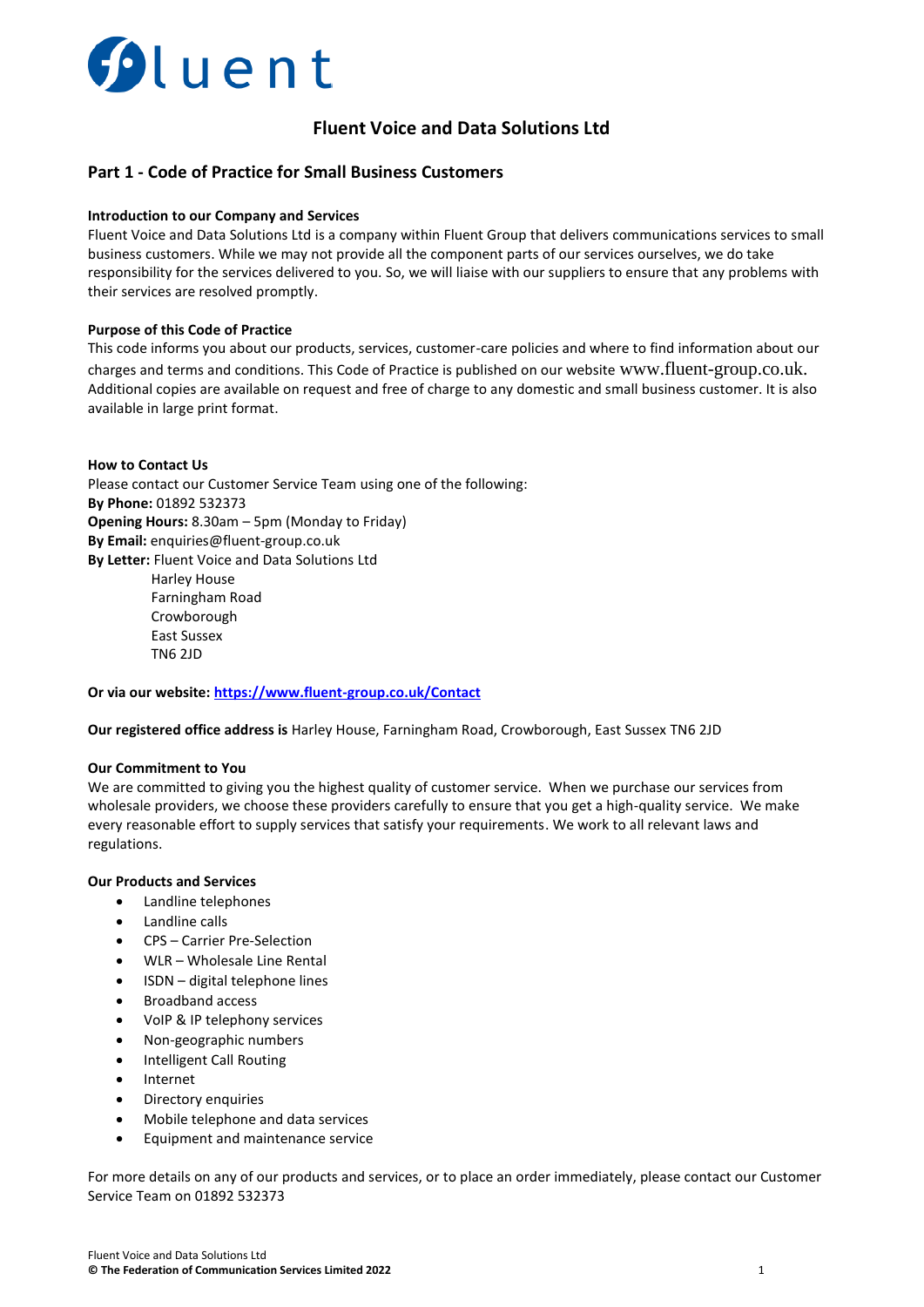

### **Terms and Conditions**

When you subscribe to a service from Fluent Voice and Data Solutions Ltd, we will send you our Standard Terms and Conditions and ask you to sign a contract, if applicable. If you have any questions, please phone our Customer Service Team on 01892 532373. We may carry out a credit check as part of our assessment procedures.

Where applicable the minimum contract term for our services will be 60 months, unless otherwise agreed. We aim to provide services within the timescales given to us by our suppliers, subject to the availability and installation of any equipment and, where appropriate, lines to your premises. If we need to carry out a survey of your premises or lay additional cabling, we will inform you of the revised timescales as soon as we can.

### **Cancellation**

If you decide to cancel your order or agreement before we have provided the services, you may do so without charge within ten working days of your order being placed. For cancellations after ten working days we will charge you an administration fee as set out in your contract. If you wish to terminate your contract within the minimum term of 24 months, please call our Customer Service Helpdesk on 01892 53237. We will charge you a fee as set out in your contract. After the minimum term you can cancel any service by calling our Customer Service Helpdesk on 01892 53237 giving us 90 days notice unless your contract has rolled over for another 12months under your contract terms.

### **Faults and Repairs**

Please call our Customer Service Team on 01892 532373 if you experience a fault with any of our services.

For SMEs, if required we will discuss operational service levels for the following on a case by case basis:

- activation of a new service
- restoration following loss of service
- keeping a pre-agreed engineer appointment

#### **Compensation and Refund Policy**

We do not offer automatic compensation payments in cases where the service level targets are not met and will assess any claim for compensation on a case by case basis. Any payment made will be on a purely discretionary basis.

We do not feel that fixed level compensation payments are appropriate for business customers, who we advise to seek other ways, such as insurance, to protect themselves against the impact of any loss of service.

#### **Price Lists**

Our pricing structure is available from our Customer Service Team on 01892 532373 or by sending an email to [enquiries@fluent-group.co.uk.](mailto:enquiries@fluent-group.co.uk)

#### **Billing**

We will bill you for service charges monthly in advance and for call charges monthly in arrears. Bills are issued via email and can also be accessed by logging in to your account on our billing portal.

You can choose to pay us via a range of options including bank transfer, cheque and direct debit. Our preferred method of payment is direct debit; however you are free to select any of the other available methods and this will be agreed at the start of your contract. If you wish to change your method of payment at any time, please call our Customer Service Team on 01892 532373.

We provide itemised bills as part of our service to you. Printed bills are available for a fee of £4 per month.

If you have difficulty paying your bill, please contact us on 01892 532373 and we will try to arrange a different method of payment. We will do all we can to help our residential and small business customers to manage their bills and avoid disconnection. In any event, you will be given 48 hours notice of any decision to disconnect your services.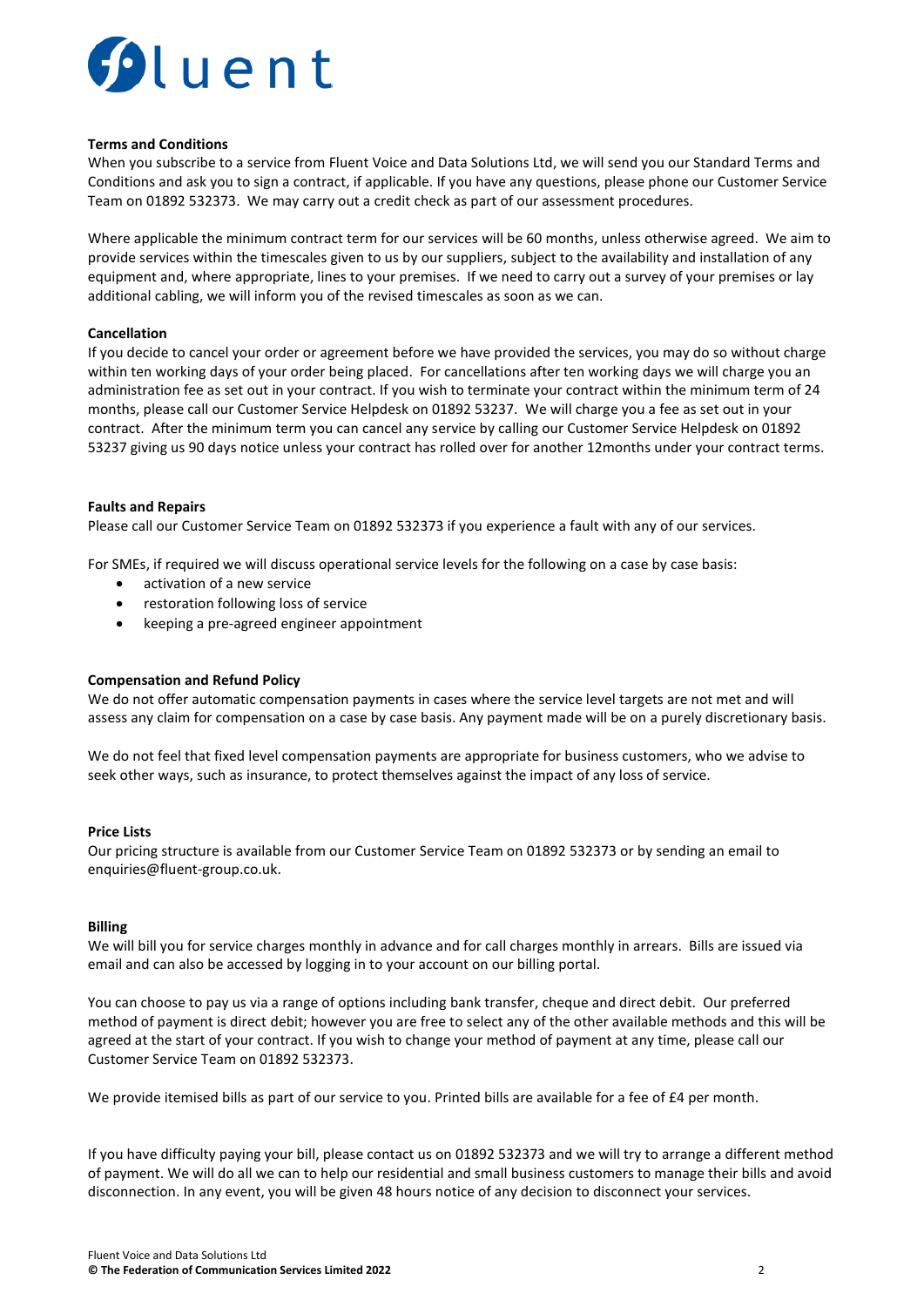

#### **Moving Home or Office**

Please call our Customer Service Team on 01892 532373 no later than five weeks before your move date. We will amend your account and billing requirements, as necessary. We will endeavour to offer you the same telephone number to minimise disruption but please note that for geographic numbers this is not always possible.

### **Number Porting**

Fluent Voice and Data Solutions Ltd recognise that keeping your existing telephone numbers may be important to you. If you move your business to us and wish to keep the number that you have with your old provider, we will arrange it if you ask us. We will work with you to ensure that the services are switched over at a convenient and appropriate time. For more information, please call our Customer Service Team on 01892 532373. our

#### **Directory Entries**

You are entitled to a Directory Entry listing (including an entry in the Phone Book) for both your fixed and mobile telephone numbers. If you do want your details included, please contact our Customer Service Team on 01892 532373.

#### **Complaints**

We make every effort to ensure that our customers are happy with the level of service, and the products and service they receive from us. However, despite our best efforts, things can go wrong. We take customer complaints very seriously and aim to resolve them quickly and efficiently.

Our Code of Practice on Complaint Handling and Dispute Resolution explains how customers can complain. The code also provides information on how we deal with complaints and your right to take unresolved complaints to Alternative Dispute Resolution. You can find a copy of our Complaints Code on our websit[e www.fluent-group.co.uk.](http://www.fluent-group.co.uk/) Alternatively, copies are available free of charge and on request by contacting us on 01892 522373.

#### **Services for People with Special Needs**

We are committed to helping all our customers to communicate easily. We offer the following additional services on request for customers who are vulnerable or who may have a disability:

- **Priority access to the Customer Service Team**
- **Priority fault repair and assistance**
- **Text Relay Service**
- **Mobile SMS access to Emergency Services**
- $\Box$  Third party bill management
- $\Box$  Access to a free Directory Enquiries service for people who are unable to use the printed phone book
- $\Box$  Copies of bills, contracts and this Code in an accessible format

#### **Data Protection**

We comply fully with our obligations under the Data Protection Act 2018.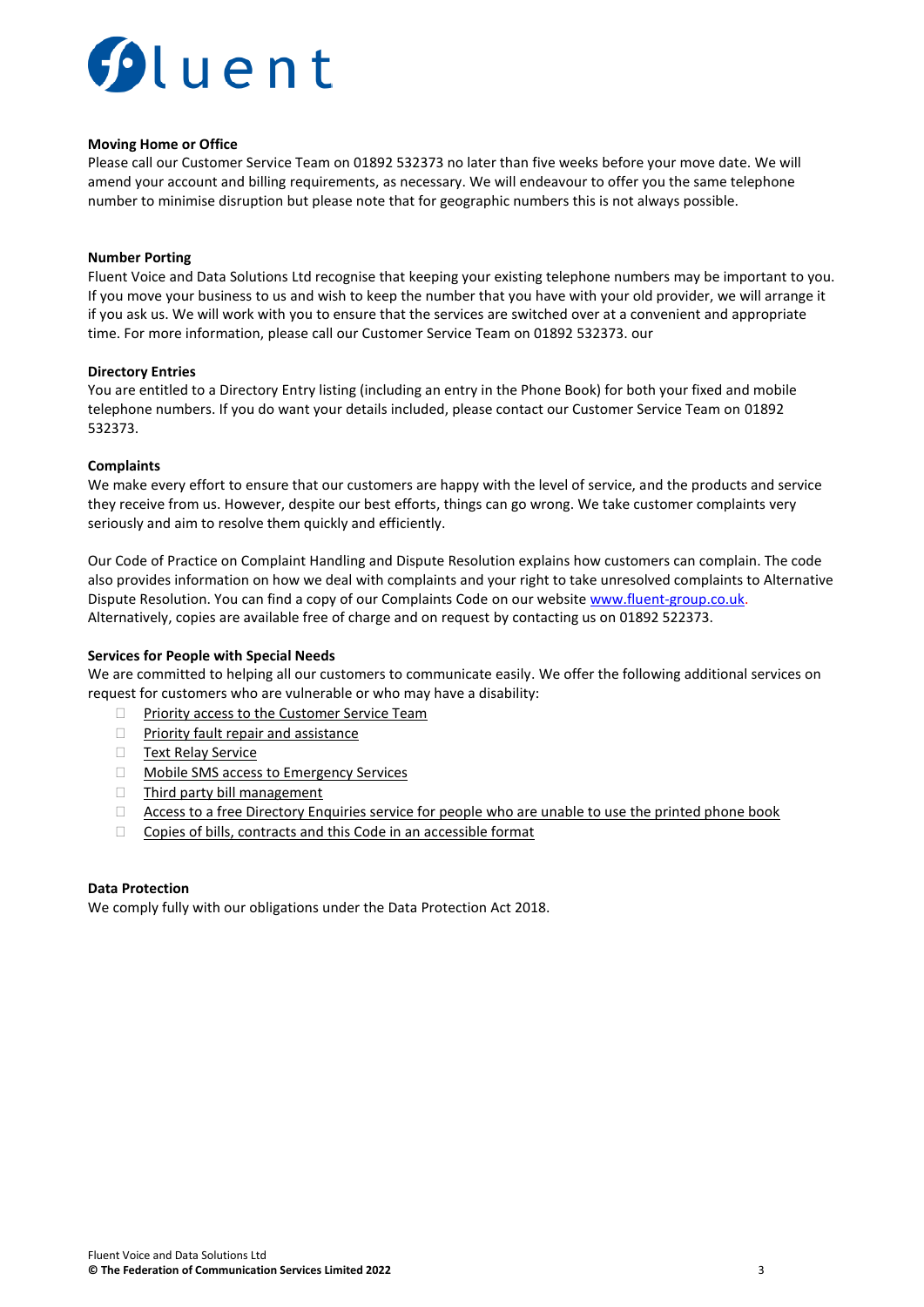

## **Part 2 - Code of Practice for Premium Rate Service Calls**

#### **Purpose of this Code of Practice**

This code informs you, our domestic and/or small business customers, about our policies on providing information about Premium Rate Service (PRS) calls and on our charging policy for calls to PRS numbers.

#### **Unbundled Tariff Numbers**

Unbundled Tariff Numbers are non-geographic numbers starting with 084, 087, 090, 091, 098, or 118 which are used to provide a range of information and entertainment services and are charged to your telephone bill.

Charges for these services are made up of two parts, a Service Charge and an Access Charge and the total is added to your telephone bill. You will see the Service Charge advertised by the company providing the service alongside the number. Depending on the type of number called, the Service Charge can be up to £3.60 per minute, or £6 per call or per text (including VAT).

The Access Charge is retained by us, your phone company. Our Access Charge for calling Unbundled Tariff numbers is 3.9ppm. Unbundled Tariff numbers in the 084, 087, 090, 091, 098, or 118 ranges are/are not included in your monthly call minutes allowance.

#### **Personal Numbers**

Personal Numbers are numbers starting with 070. Calls to Personal Numbers are charged at the same rate as for mobile numbers. Calls to Personal Numbers are not included in your monthly call minutes allowance.

#### **Controlled Premium Rate Services**

Controlled Premium rate services (CPRS) are Unbundled Tariff numbers which cost 7p per minute or more. UK-based CPRS numbers are normally prefixed by "09" or "118". Numbers starting 087 are also designated as Premium Rate numbers and subject to PRS regulation when they cost 7p per minute or more. Typical services include TV votelines, mobile ringtone downloads, technical helplines, charity fund-raising and adult entertainment. Calls to 118 services are capped at £3.65 for a 90 second call (including VAT) plus our Access Charge.

If you have a problem with Premium Rate Services, we can help. We can provide advice on checking the telephone number of any PRS charges that appear on your bill and will try to help you identify the premium rate service provider. We can use call barring to restrict access to "09" numbers. Please call our Customer Service Team on 01892 532373 for advice on this. We can give you a factsheet on PRS.

You can also ask for help from the Phone-paid Services Authority (PSA) which is the industry-funded regulatory body for Premium Rate Services. PSA operates a Code of Practice that sets out standards for the operation of PRS. You can use the PSA website at [www.psauthority.org.uk](http://www.psauthority.org.uk/) to check PRS numbers direct and find contact details for the company in question or to submit a complaint. PSA has the legal powers to require a provider of PRS to amend its service or promotional material (or both) and can also order refunds and impose penalties on service providers for breaches of the PSA Code. For other ways to contact Phone-paid Services Authority, see the "Useful addresses" section below.

If you are unhappy with the help you have received from us on a problem with PRS, please contact our Customer Service Manager by calling 01892 532373 or by sending an email to [enquiries@fluent-group.co.uk](mailto:enquiries@fluent-group.co.uk). You may also complain using the complaints procedure set out in our complaints code including, ultimately, referring your complaint to Ombudsman Services.

#### **The Telephone Preference Service**

If you don't want to get sales and marketing calls you have not requested, you can add your details to a list run by the Telephone Preference Service (TPS). If your number is on the list, it is illegal for a company to call you for marketing purposes. You can contact the Telephone Preference Service via [www.tpsonline.org.uk](http://www.tpsonline.org.uk/) or by telephoning 0845 070 0707.